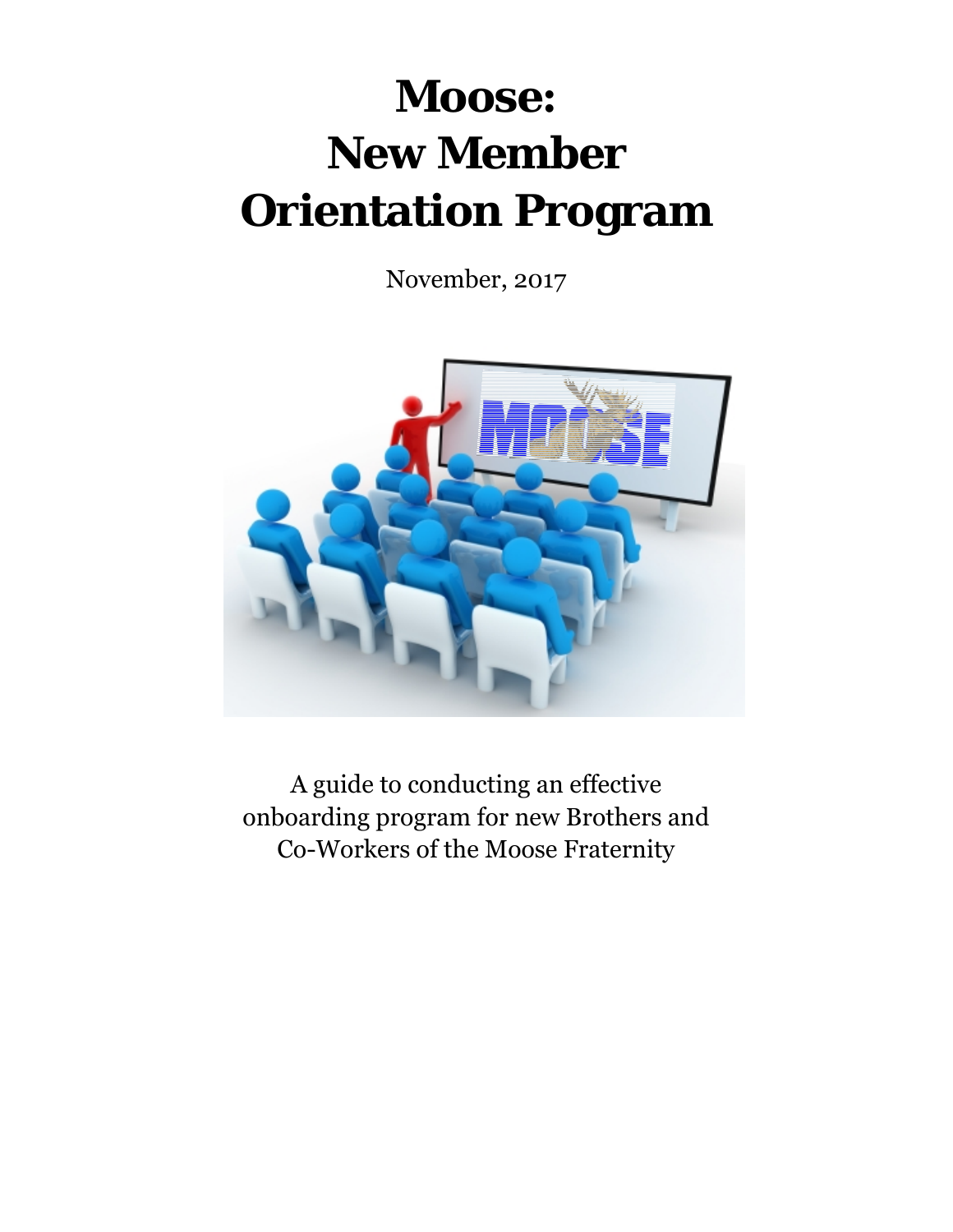# Introduction:

Moose lodges and chapters have long acknowledged that a well-run orientation program improves the chances that a new member will begin to understand what the Fraternity is all about. It also is an important first step in the retention of new members.

Many of us forget that new members really know very little about how the Fraternity, or for that matter, how an individual lodge or chapter, operates. New member surveys indicate that communications and an explanation of how things work go a long way in making a new member feel welcome and comfortable.

They want to believe that they joined an organization with a higher purpose, as well as one that celebrates life through activities and friendships at the local level.

Each Moose unit is unique in its own way. Use the materials provided in this kit to supplement the information you will be providing at the local level. Make sure you discuss those areas that are most important for the new member, stay onpoint and make your presentation as interactive as possible.

The first step in being a successful lodge or chapter is simply doing *something* to introduce a new member into the Fraternity. The second step is creating a memorable program that creates a positive impression for the lodge, chapter and the entire organization.

# *Let's get started with your new orientation program!*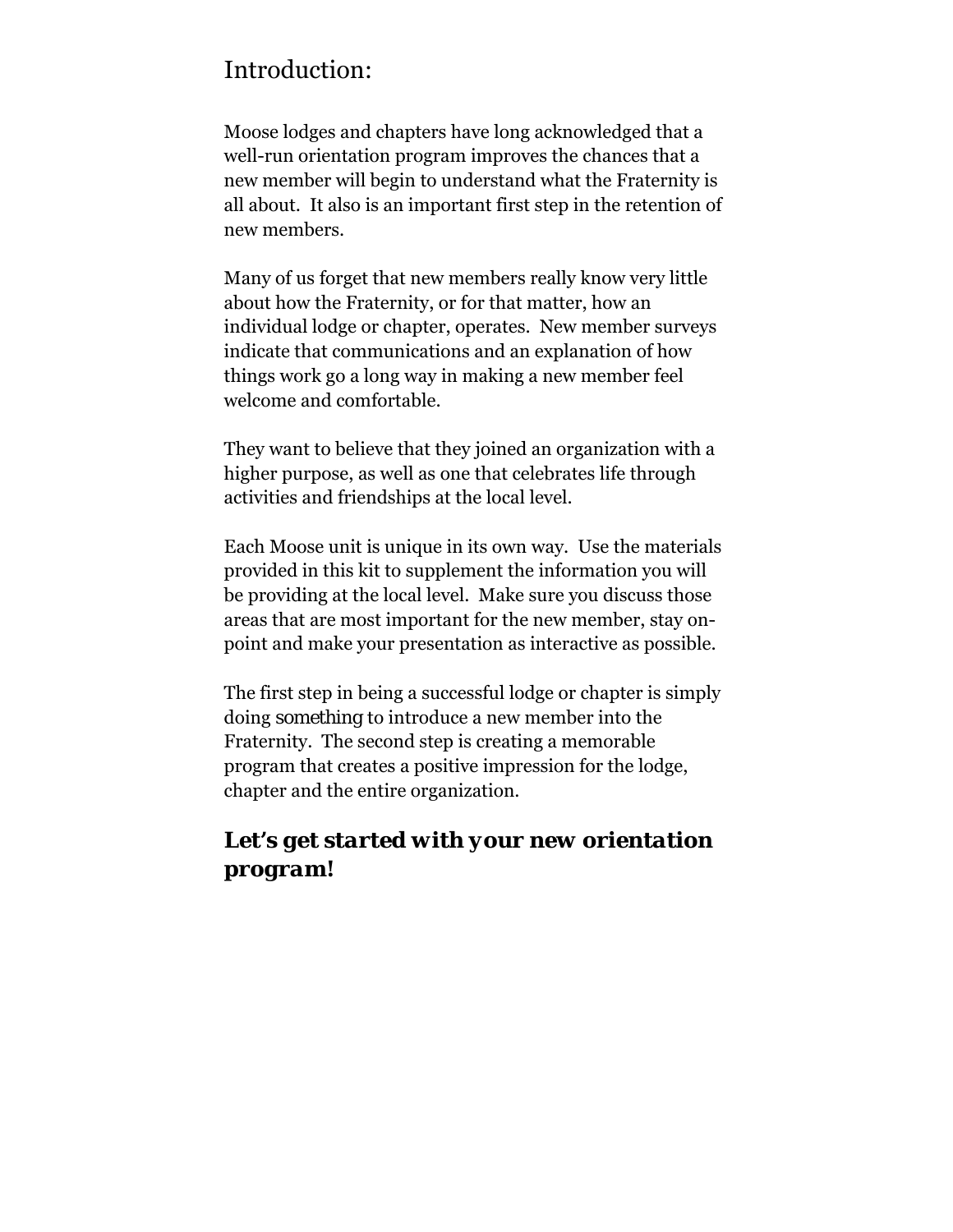# "*You never get a second chance to make a first impression***."**

How many times have you heard that? A new member's perception of a lodge or chapter is often formed based on what he/she experiences the first time visiting the lodge. Make sure that experience is positive and professional. Create an organized program in which you portray your lodge or chapter in the best possible light.

"*Early impressions are hard to eradicate from the mind. When once wool has been dyed purple, who can restore it to its previous whiteness?*"



― Saint Jérôme

First impressions are more heavily influenced by nonverbal cues than verbal cues. In fact, studies have found that nonverbal cues have over four times the impact on the impression you make than anything you say.

#### **Here are six nonverbal ways to make a positive first impression**:

1. **Adjust your attitude.** People pick up your attitude instantly. Before you turn to greet someone, or enter the lodge, or step to the podium to make a presentation, think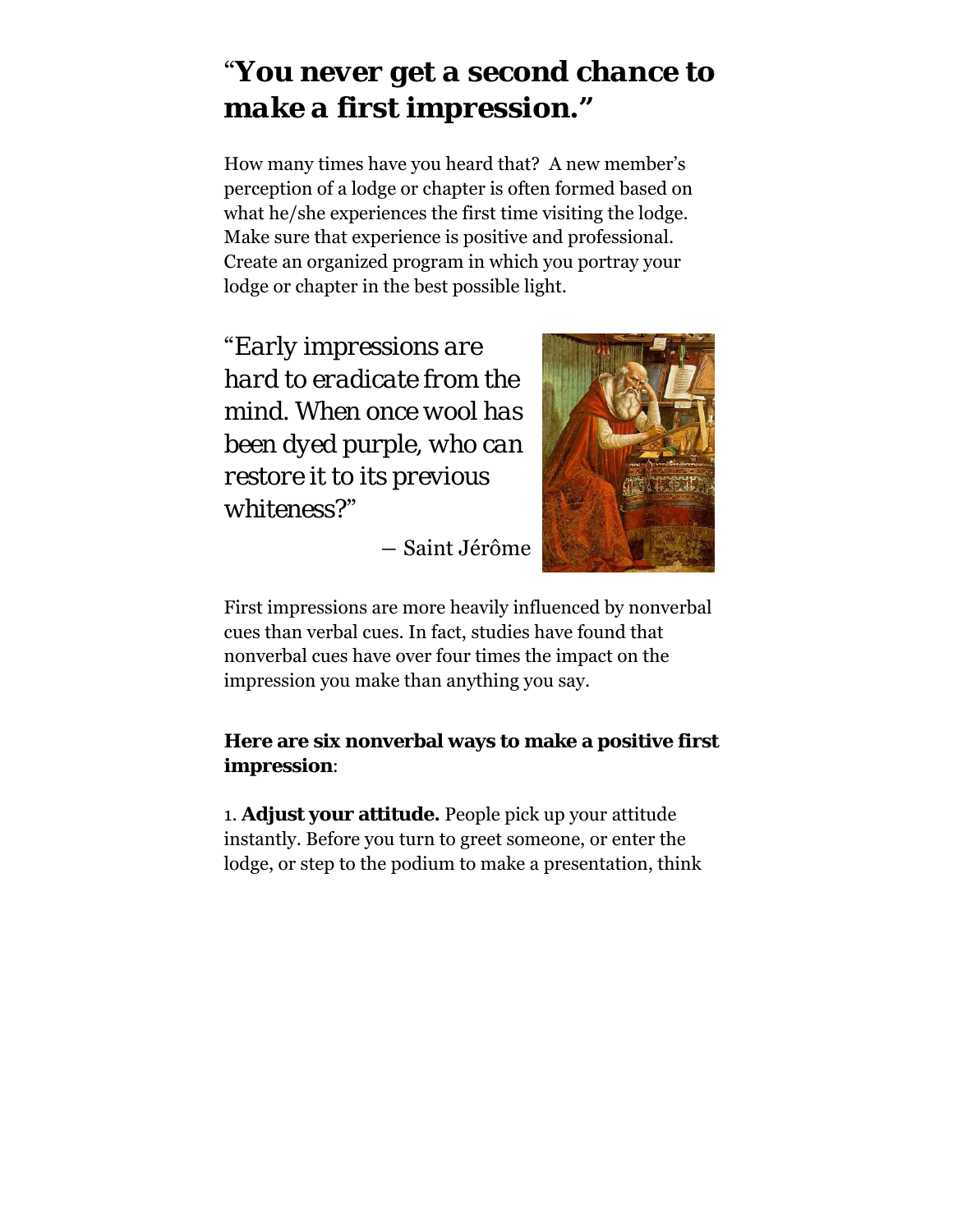about the situation and make a conscious choice about the attitude you want to embody.

2. **Straighten your posture.** Standing tall, pulling your shoulders back, and holding your head straight are all signals of confidence and competence.

3. **Smile.** A smile is an invitation, a sign of welcome. It says, "I'm friendly and approachable."

4. **Make eye contact.** Looking at someone's eyes transmits energy and indicates interest and openness. (To improve your eye contact, make a practice of noticing the eye color of everyone you meet.)

5. **Shake hands**. This is the quickest way to establish rapport. It's also the most effective. Research shows it takes an average of three hours of continuous interaction to develop the same level of rapport that you can get with a single handshake.

6. **Lean in slightly.** Leaning forward shows you're engaged and interested. But be respectful of the other person's space.

Every encounter, from dinners to meetings to orientation sessions to community service activities, presents an opportunity to meet people, network, and expand your fraternal contacts by making a positive first impression. Research implies you've got just seven seconds to make an impression – but if you handle it well, seven seconds are all you need!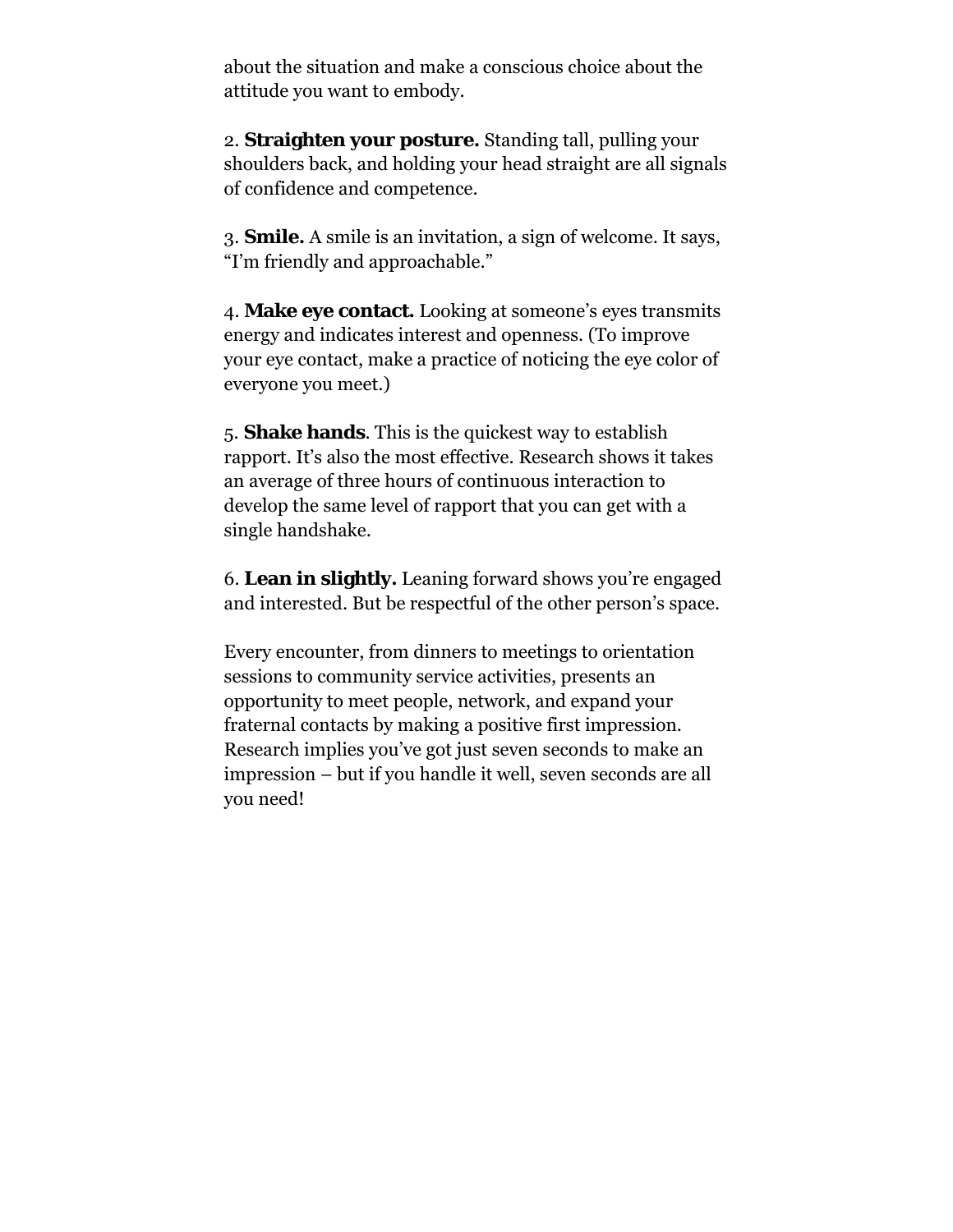# Frequently asked questions:

#### 1. Don't the Women of the Moose already have an orientation program?

a. Yes, and the materials contained in this packet, especially the videos, can be used to supplement that presentation. Therefore, though both lodges and chapters can use these materials, the following text is written for the lodge's perspective.

# 2. Who should organize and run the orientation session?

a. The Membership Chairman in the lodge is officially tasked with organizing and running the orientation session, however, any officer or member can do the work as long as he is organized, articulate and personable. Remember that this session is often a new member's first impression of the lodge, so put your best presenter front and center.

# 3. How long should the orientation session last?

a. The simple answer is 'as long as it takes', but you should always keep the session less than an hour.

### **Some interesting facts you should know:** How long can you hold your audience's attention?

According to research, if the topic is of interest and you are a good presenter, the audience can focus on the presentation for 7-to-10 minutes at most. If they're not interested in the topic or the presenter is particularly boring, then they'll lose interest much faster.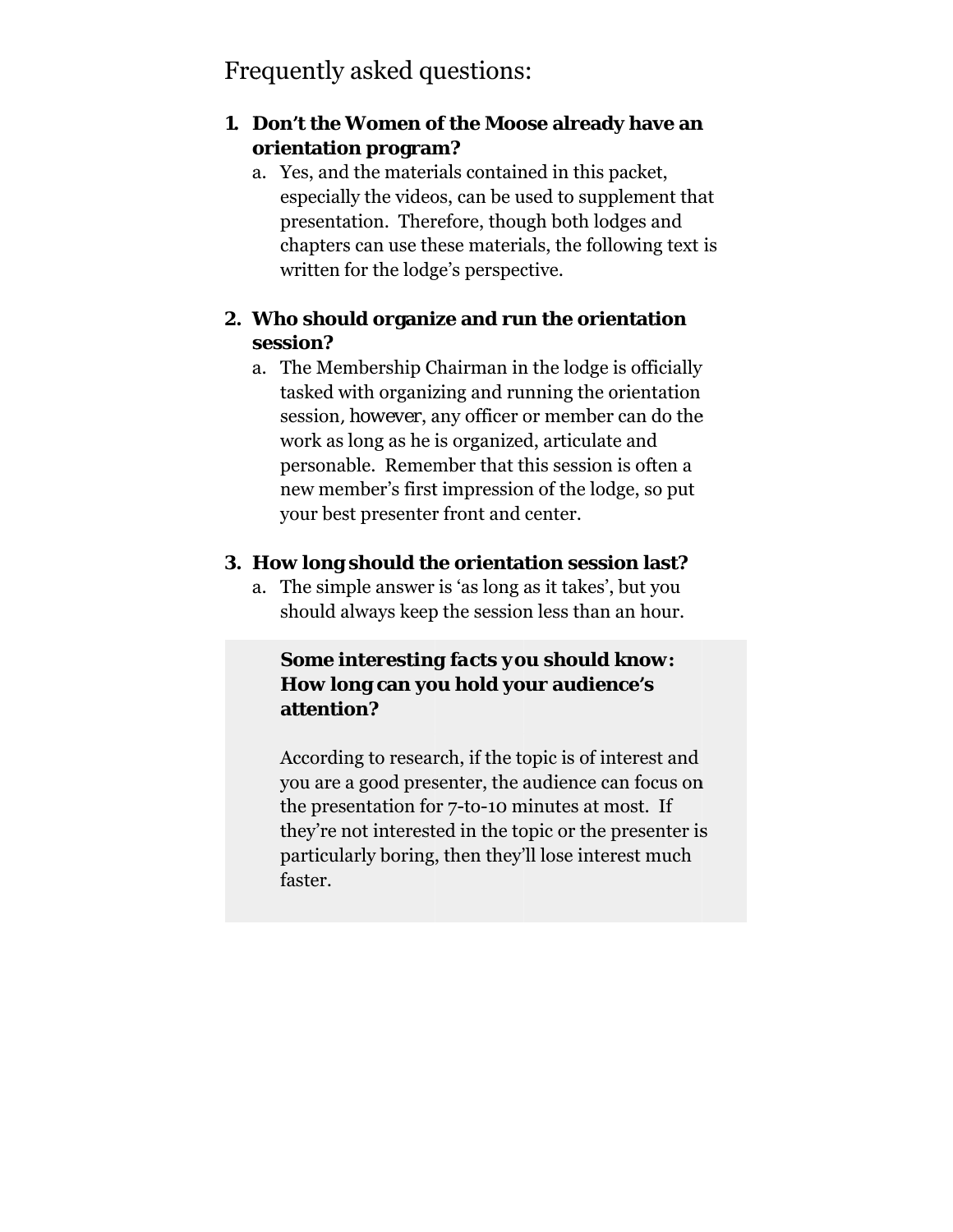A typical presentation is longer than 7-to-10 minutes. Presentations are often an hour long. This means you have to find ways to make changes at least every 7 minutes in order to get people to pay attention.

1. **Have a mini-break**. If your session is longer than 40 minutes, you should have some kind of break. You can use a one minute stretch break halfway through.

2. Do something interactive. Build in small exercises that can be done no matter how many people you're presenting to. Have them introduce themselves to the person sitting next to them.

3. **Ask t the audien nce a ques stion**. If yo u take a minute to ask the audience a question, that will serve as a break. If it's a large group, you can ask questions that require only a show of hands.

4. **Move to a different position**. Rather than pacing around the front of the room or on the stage, stay in one area for a few minutes and then walk to a different place and speak from there. You can do this more often than every 7 minutes, as long as you are not continuously moving around.

5. **Move on to a different topic**. Stop and say, "Now, I want to talk about something that is very different."

6. Tell a story. Stories grab attention instantly. Make sure the stories are short and relevant to the topic.

7. Use multiple speakers. Adding a second speaker often resets the clock for the audience.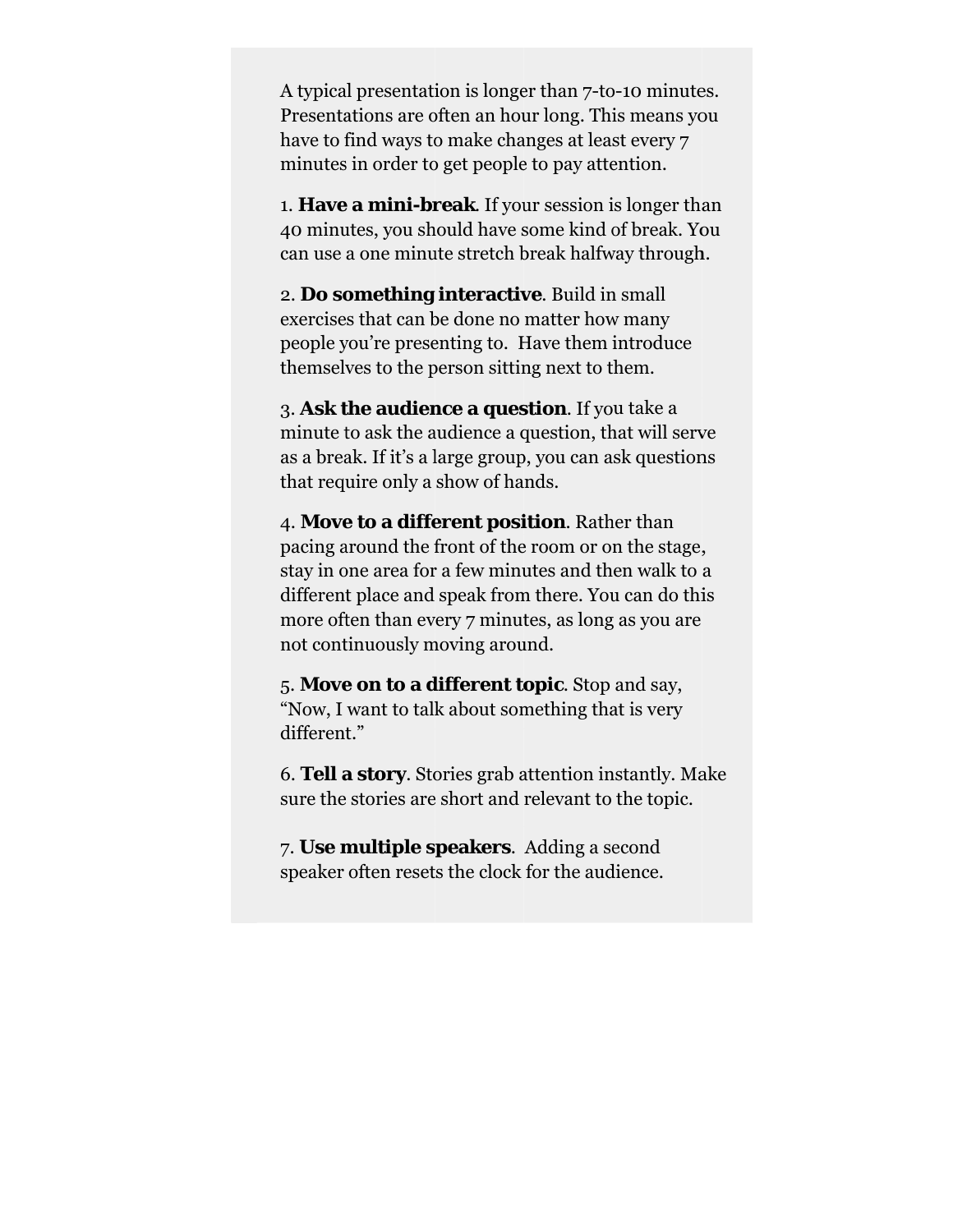#### **4. What type of information is most important to new members at this time?**

a. We often try to tell everyone everything about the Moose at one time. As we have already discussed, people can't absorb that much information all at once.

Make sure you cover the basics –

- when is the lodge open;
- what type of activities do you do;
- when is food served;
- what types of meetings are held and when do they occur;
- how can they become involved;
- how do they access more information about the lodge;
- who can they talk to in order to find out more information about the Moose;
- give them the addresses to the Moose International website and social media sites

#### **5. How do we get people to attend orientation?**

- a. Don't assume written notices will entice people to come. A phone call or personal visit is much more effective at getting new members to show up.
- b. If you can't get people to come down to the lodge for an orientation, did you select the right individuals to join? Quality over quantity often makes a huge difference in how a lodge performs.
- c. Try tying your orientation into another lodge event, such as a family dinner or game night.
- d. Provide incentives for attending Moose bucks or a free dinner often motivate people to attend.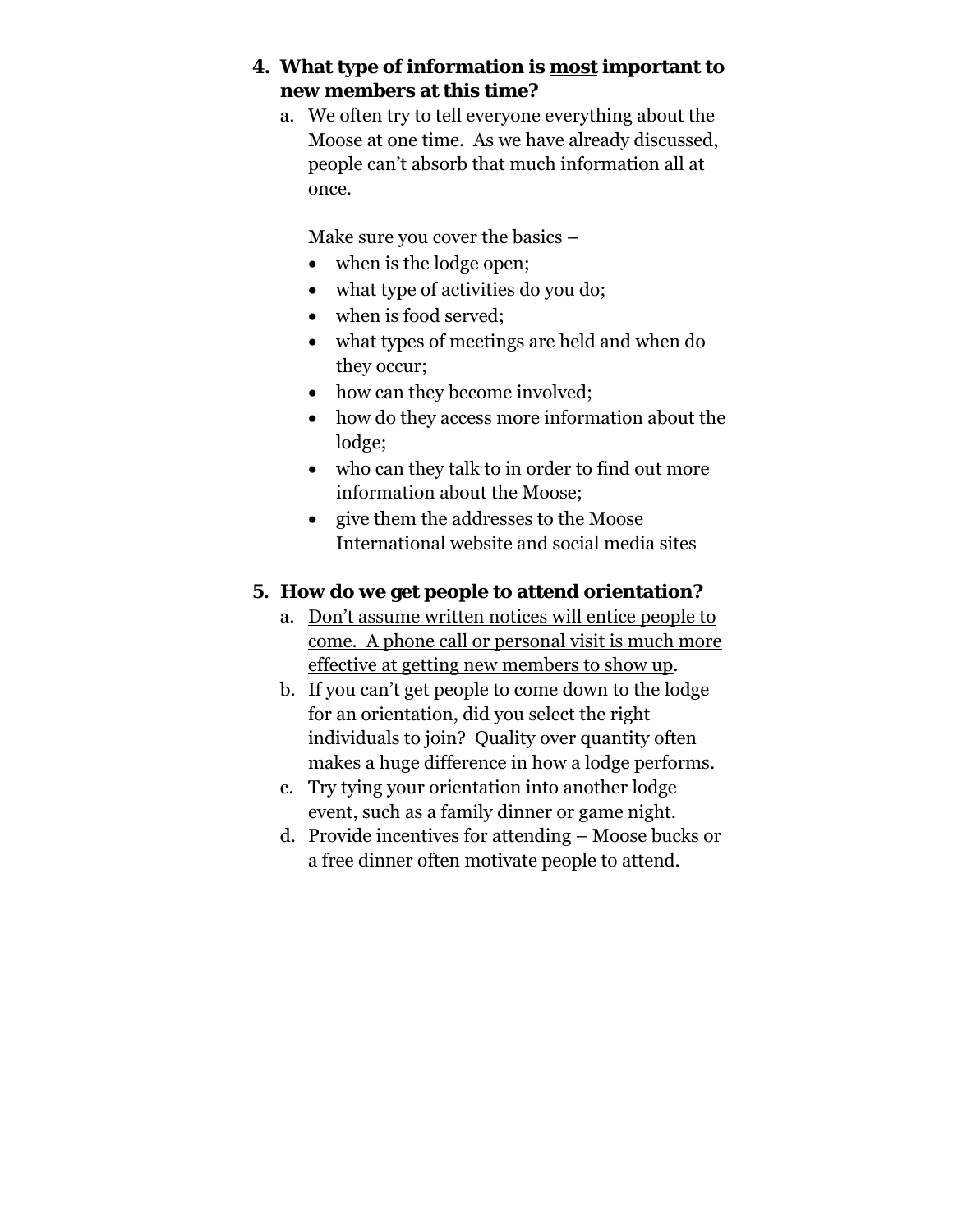e. Have the sponsors reach out and extend a personal invitation. Make sure the sponsor attends the orientation as well.

#### **6. What is the new member's takeaway from the orientation session?**

- a. Write it down! At the very least provide a sheet of paper with the key pieces of information contained on it that the new member can take home and refer to later.
- b. Be creative put your hours and contact information on a refrigerator magnet or a coffee mug so the information is always at hand.

# **7. Any other tips for creating the right atmosphere?**

a. Make sure you arrange seating so that everyone can easily see the presentation – and have extra seats for guests, dignitaries and sponsors. Test any A/V equipment ahead of time and practice what you are going to say!

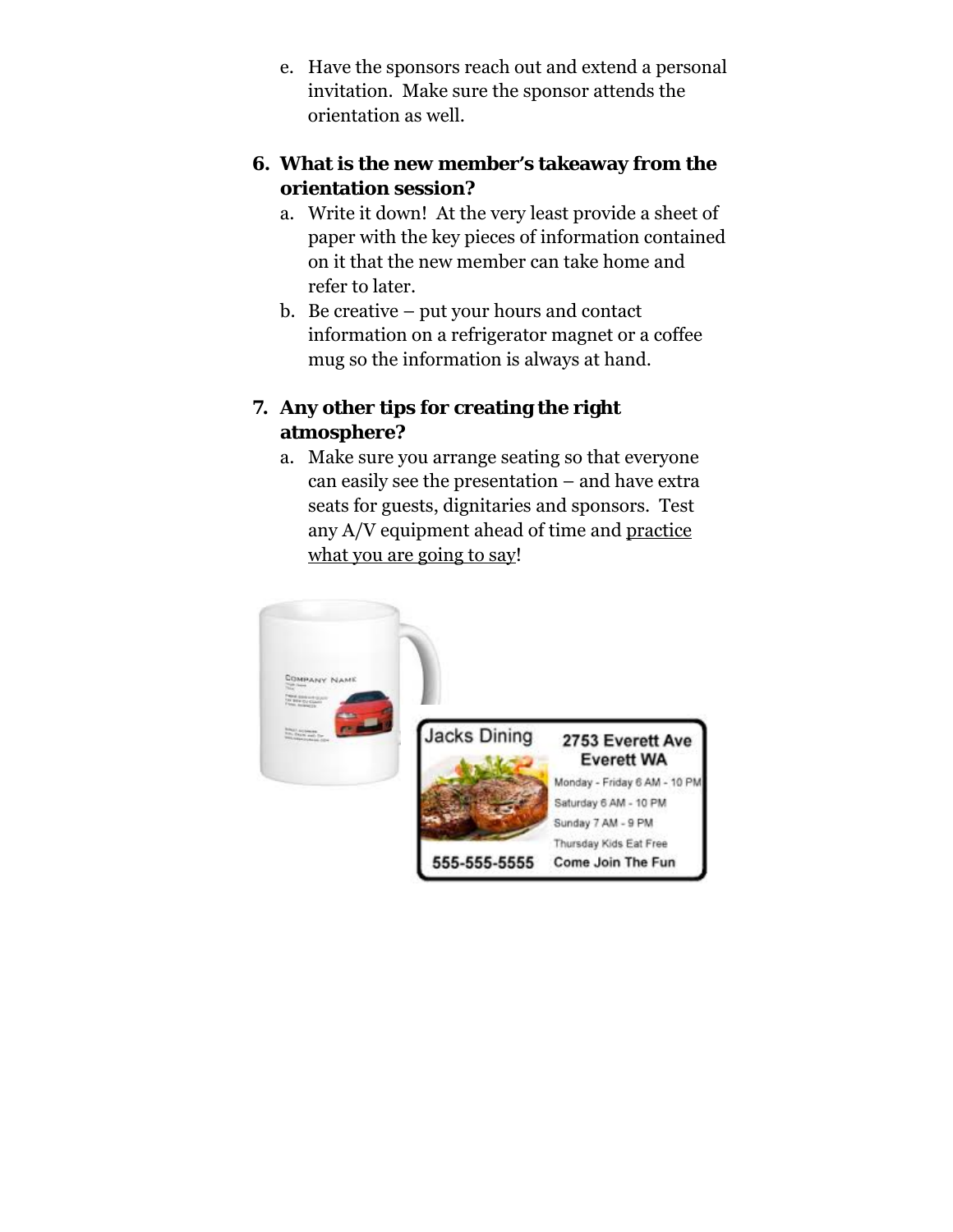#### **Sample Moose Orientation Agenda**

- 1. Welcome and Introductions
- 2. Mission of the Moose
- 3. Brief History of the Lodge
- 4. Officer Roles
- 5. Committees of the Lodge
- 6. Women of the Moose
- 7. Moose Legion and Higher Degrees
- 8. Districts, Associations and International

#### 9. Moose International Video Presentation

- 10. Meeting Room vs. Social Quarters
- 11. Lodge Meetings
- 12. Lodge, Social Quarters and Fraternal Policies
- 13. Schedules and Events
- 14. Communication vehicles (newsletter, website, Facebook)
- 15. How to become involved
- 16. Questions

# \*\*Please note\*\*

All Lodges operate differently and you should tailor your presentation to what works best for your new members. For example, although all committee descriptions are provided, you do not have to mention every one during your presentation, especially if the committees are inactive. Be brief, but thorough.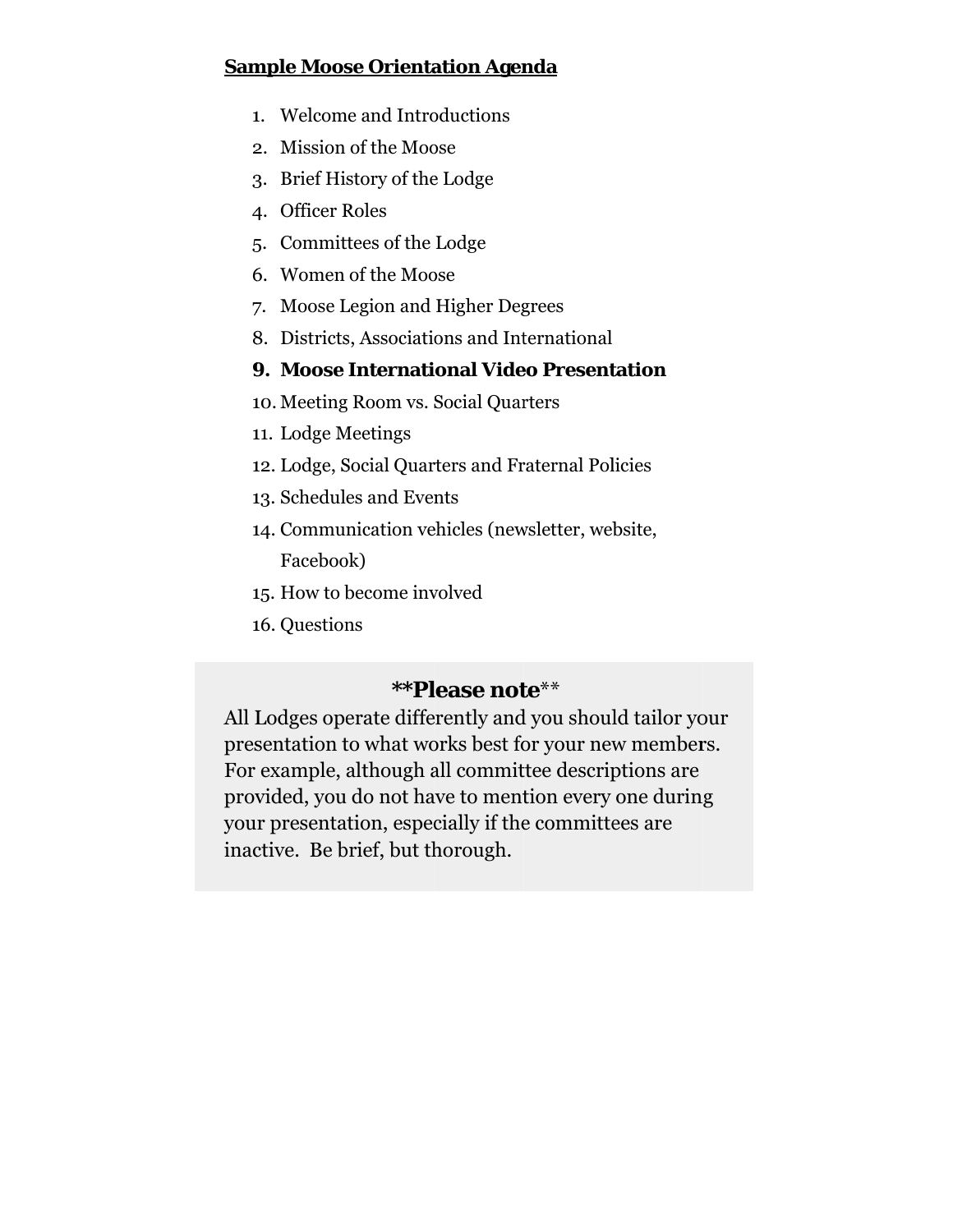# **Welcome and Introductions:**

- Welcome all new Members
	- o This starts the moment the new member arrives at the Lodge. There have been too many stories about members who show up for an orientation and then are ignored completely or no one in the Lodge knows that the orientation program is happening. Be organized and have someone at the door to greet new members.
	- o Make sure you acknowledge any sponsors who have shown up in support of their candidates.
	- o Thank them for joining your Lodge or Chapter! **You can never say thank you enough**.
- Introduce:
	- o Yourself
	- o Any Officers present
	- o Special Guests (i.e. Territory Manager, etc.)
	- o Committee Chairmen
	- o Pilgrims and Fellows who are present
	- o Employees
	- o Mentors (if utilizing this program)





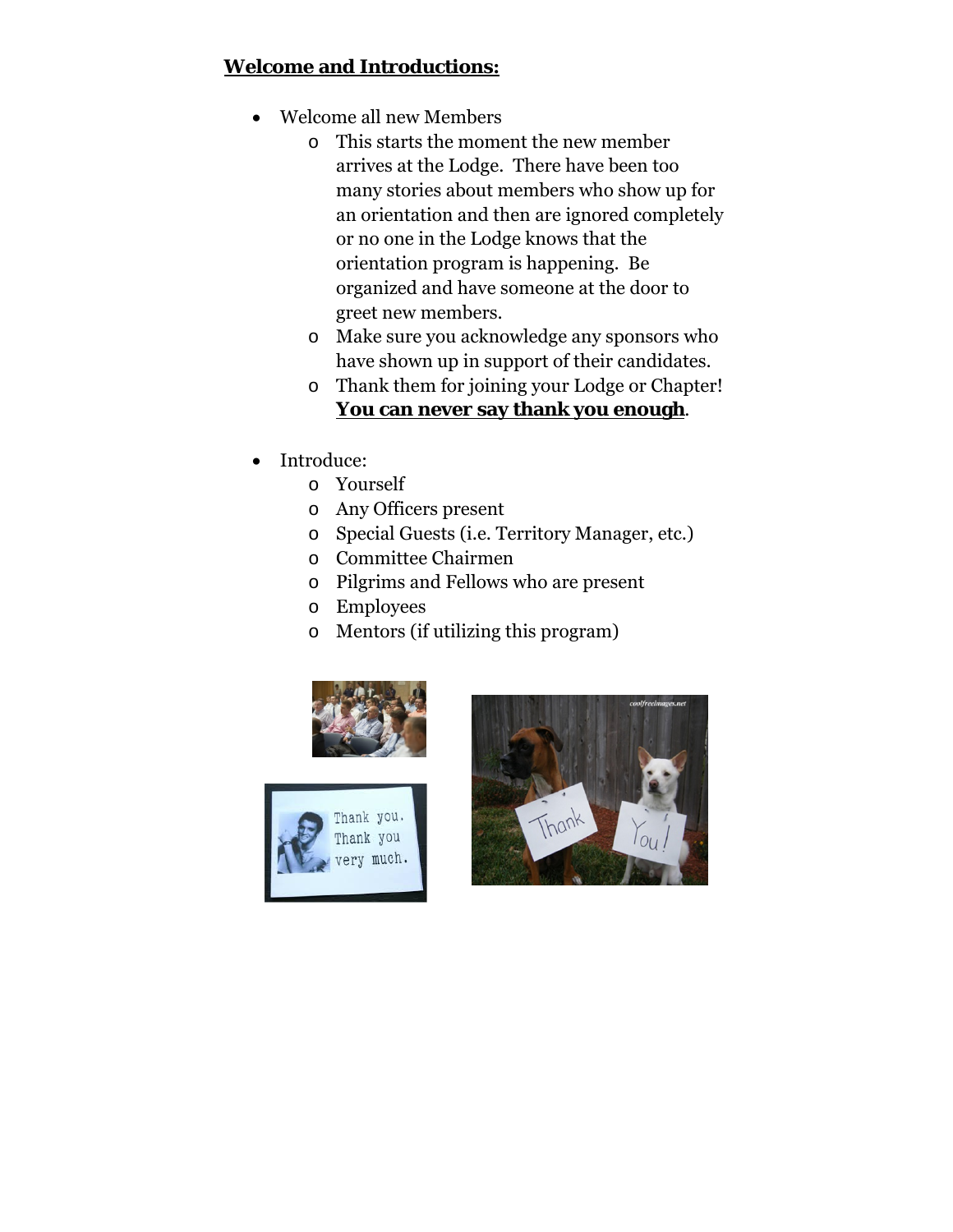#### **Mission of the Moose**:

*An International organization of men and women, dedicated to caring for young and old, bringing communities closer together and celebrating life.* 

What does that really mean?

- 1. We care for children in need from throughout the world at Mooseheart Child City and School, just west of Chicago.
- 2. We provide for our senior members at Moosehaven, a 72 acre retirement community in Orange Park, Florida along the St. Johns River.
- 3. We generate \$70 \$100 million worth of community service activities annually.
- 4. We have fun doing so and develop life-long bonds with brothers and co-workers through the Fraternity.

Mention that they will be viewing a video later in the presentation that will help explain our fraternal mission in more detail.

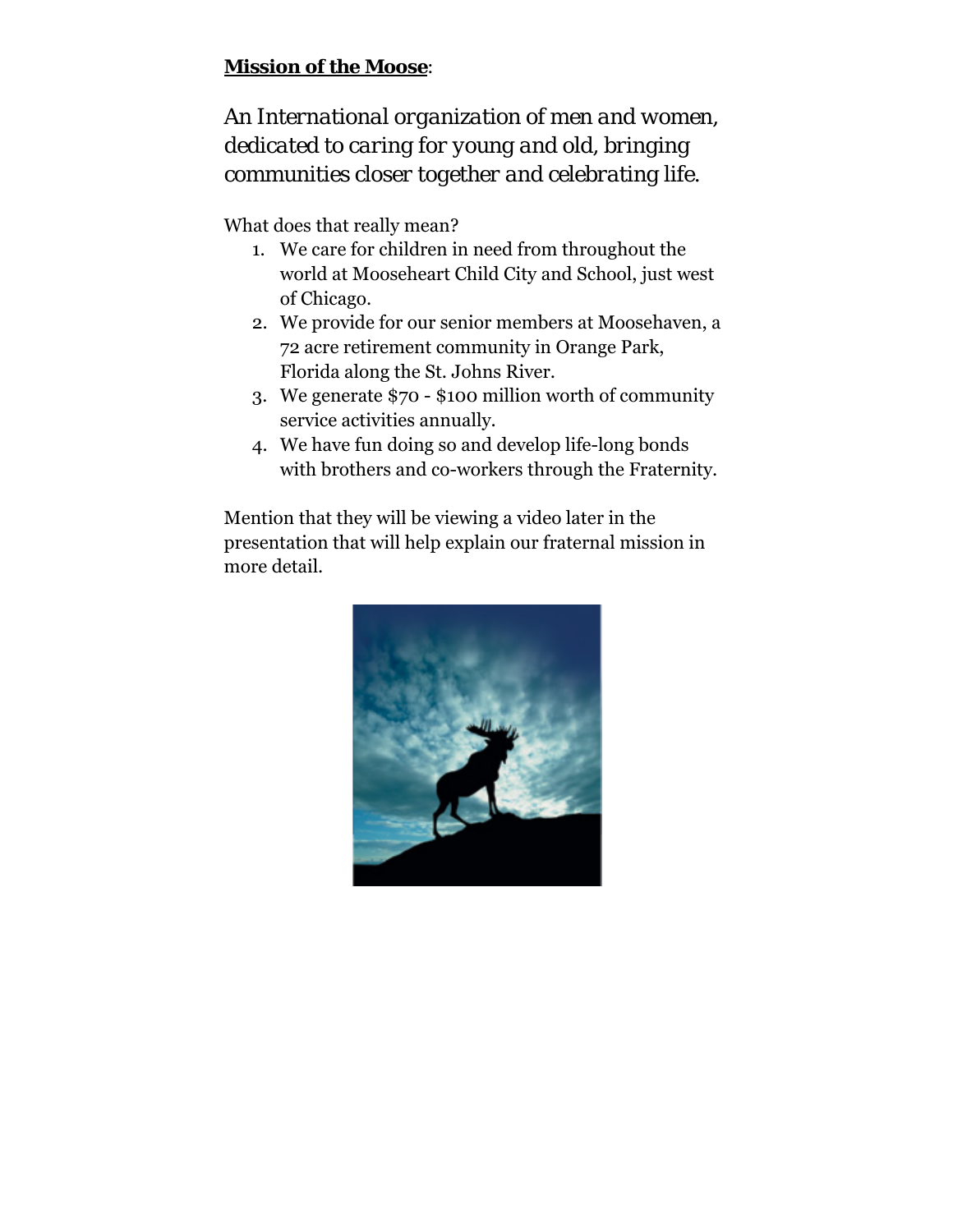# **Brief History of the Lodge**

This is your chance to highlight the positive things your lodge has done.

Do not forget to mention:

- How long the lodge has been in existence
- The number of members in the lodge
- Any association with a chapter
- Recent awards the lodge may have won (Premier Lodge Award?)
- Community service projects unique to the lodge
- Special events or projects that the lodge is known for in the community
- The number of Fellows and Pilgrims and why they are important

# **Officer Roles**

Briefly describe what each officer of the lodge does.

#### **Governor**

• The primary objective of the Governor is to promote the fraternal operation of the Lodge. The Governor is the President of the corporation.

#### **Jr. Governor**

 The Junior Governor is the vice president of the corporation and stands in when the Governor is unavailable.

#### **Prelate**

 Presides in the absence of the Governor and Jr. Governor. Visits the sick, disabled and distressed.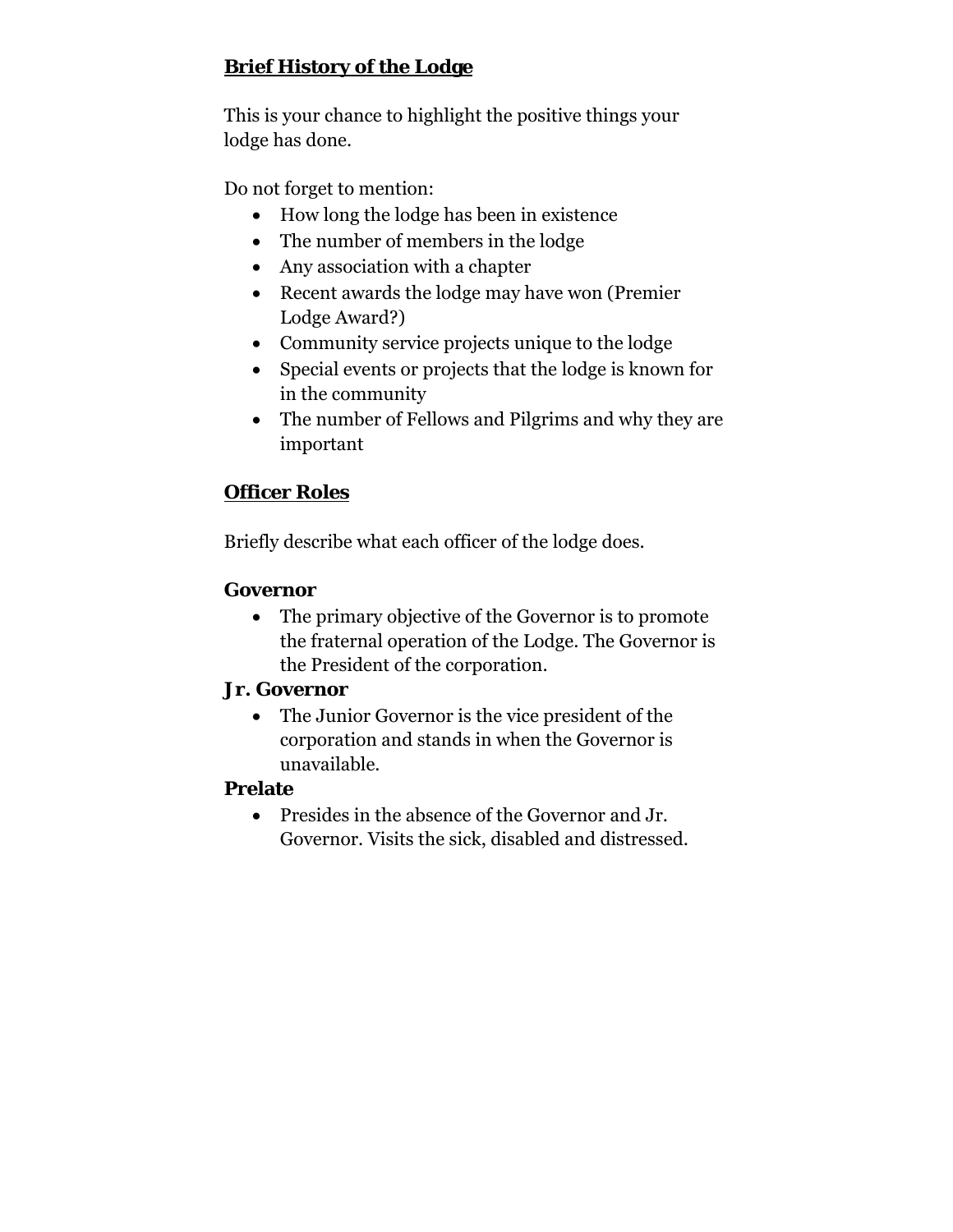#### **Jr. Past Governor**

 The immediate former Governor of the Lodge who serves as a voting member on the Board based on his previous position.

#### **Administrator**

 The secretary of the corporation and of the Board of Officers. The administrator generally oversees the day-to-day business activity of the lodge and may be a paid employee of the Lodge.

#### **Treasurer**

 The Treasurer of the Lodge is the Treasurer of the corporation and ensures that the financial processes for the Lodge are in compliance.

Other individuals who hold positions within the lodge:

- Trustees
- Sergeant-At-Arms
- Inner Guard
- Outer Guard

# **Lodge Committees**

Briefly describe what the main committees of the lodge do.

# **Membership**

Focuses efforts on four distinct areas:

- Recruitment of New and Former Members
- Reception (including orientation and enrollment)
- Recognition of Members' Sponsors
- Retention of Existing Members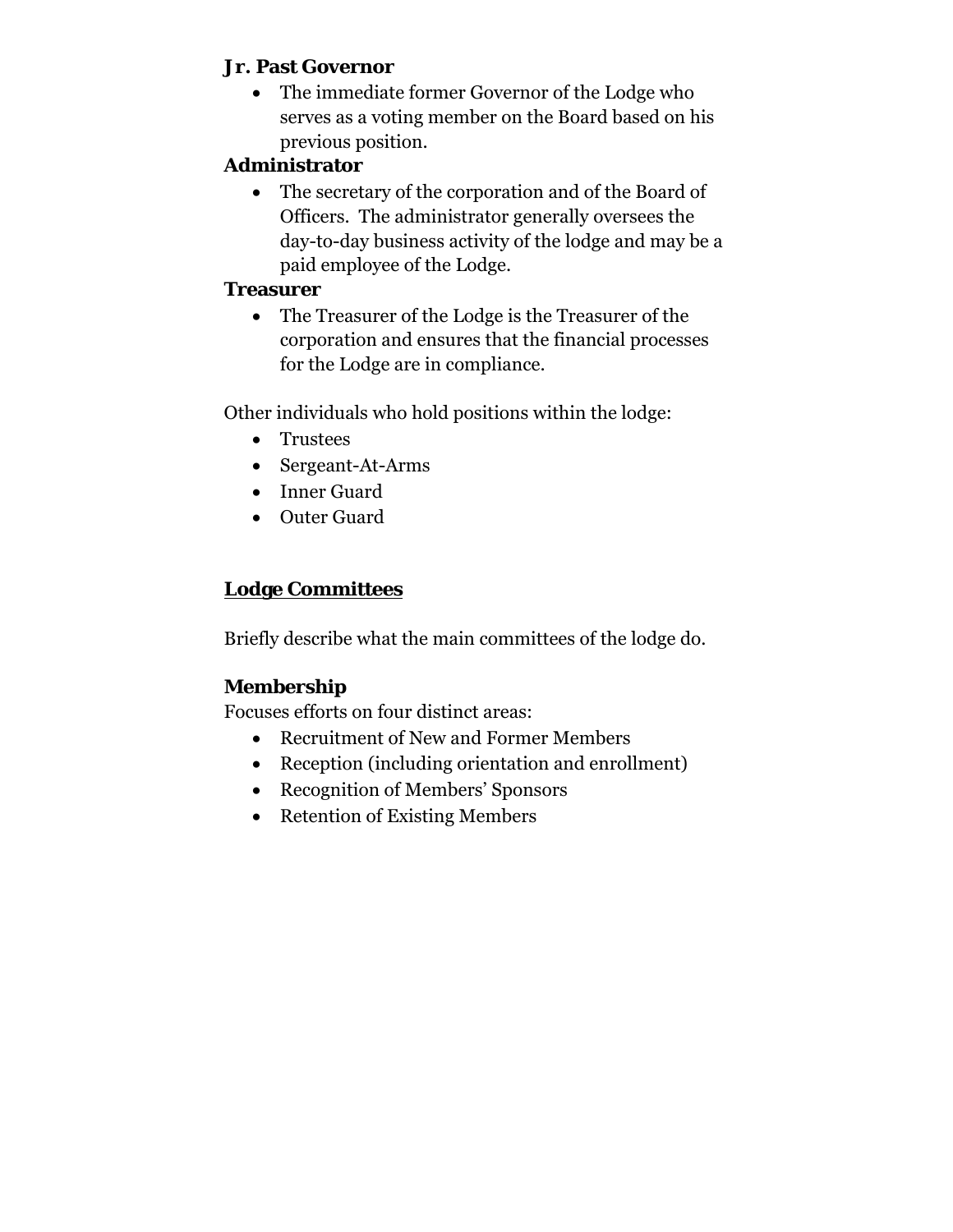#### **Activities**

Focuses efforts on two distinct areas:

- Activities which are primarily for the purpose of serving as social or recreational enjoyment for members and their families;
- Activities with the primary objective of raising funds for the Lodge treasury or another specified purpose.

#### **Audit**

Focuses efforts on three distinct areas:

- The three members' task is to fully audit each of the financial reports.
- Should also ensure that the officers are performing their financial duties; i.e. such as trustees initialing bills, etc.
- Periodically verify that appropriate tax filings are occurring and the Lodge is protected from loss through insurance coverage.

## **Heart of the Community**

- Provides an avenue for the Lodge to show that they are an asset to their own local communities.
- Enhances the image of the Lodge and the Fraternity.
- Organizes participation in Moose International's fraternity-wide programs such as Youth Awareness, Tommy Moose and Safe Surfin'.

#### **Moose Charities**

 Coordinate and promote the fundraising efforts of Moose Charities to help offset the operating expenses of Mooseheart and Moosehaven as well as the Endowment Fund, Capital Projects, Scholarship Fund, and other programs as introduced.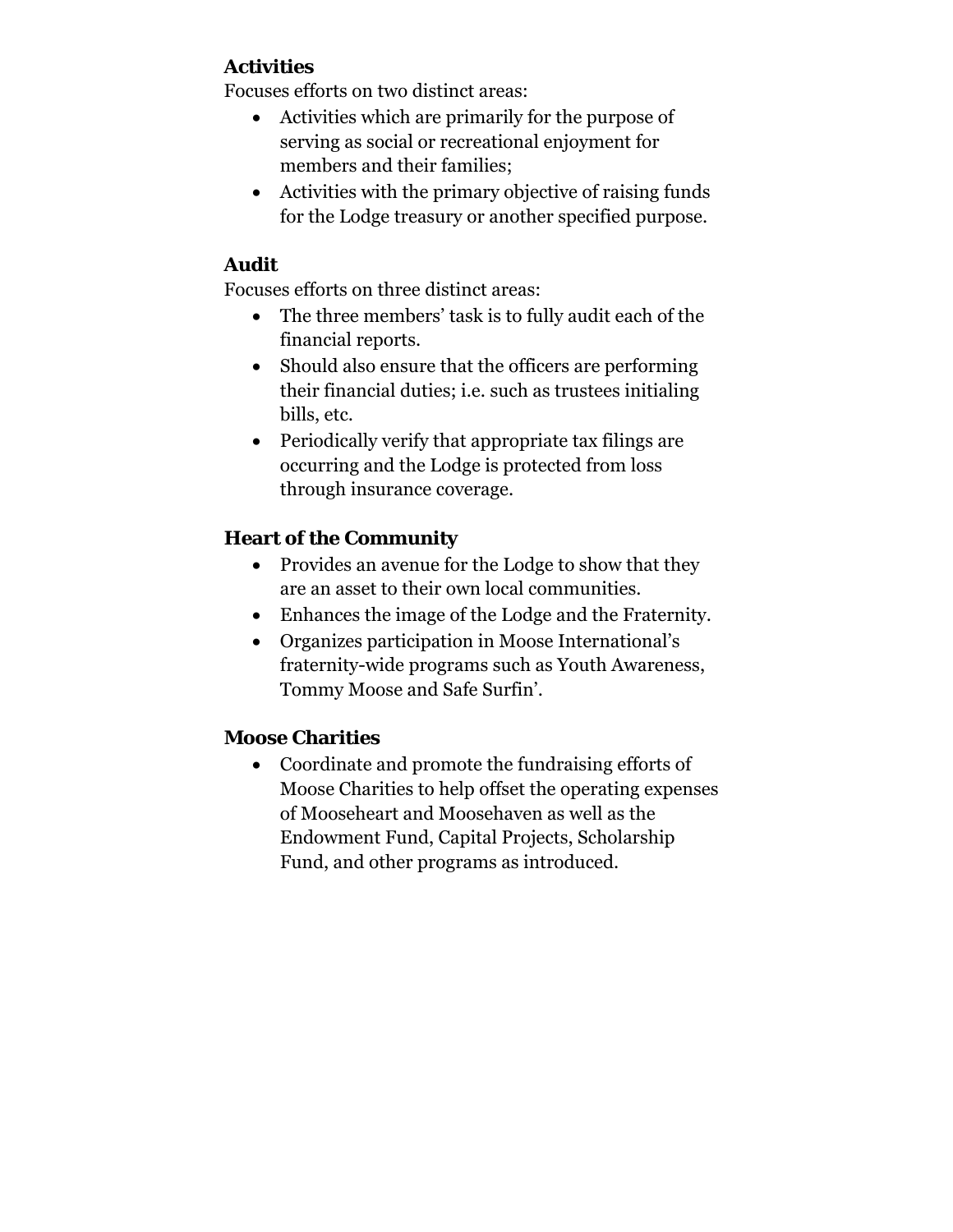#### **Other Committees:**

- Moose Legion
- Communications
- Application Review
- Government Relations

#### **Women of the Moose**

The Women of the Moose, founded in 1913, is a unit of Moose International with more than 400,000 women in approximately 1,400 chapters in the United States and Canada.

- Funds raised by the WOTM are used to assist in maintaining and caring for the needs of our children at Mooseheart and senior members at Moosehaven.
- The WOTM, known as co-workers, have the opportunity to earn honors and degrees by holding an officer or chairman's position and meeting the requirements set forth by the WOTM headquarters.
- Although co-workers do not have a vote regarding Lodge operations, their contributions and volunteer efforts help keep the Lodge running smoothly and are essential to the growth of the organization.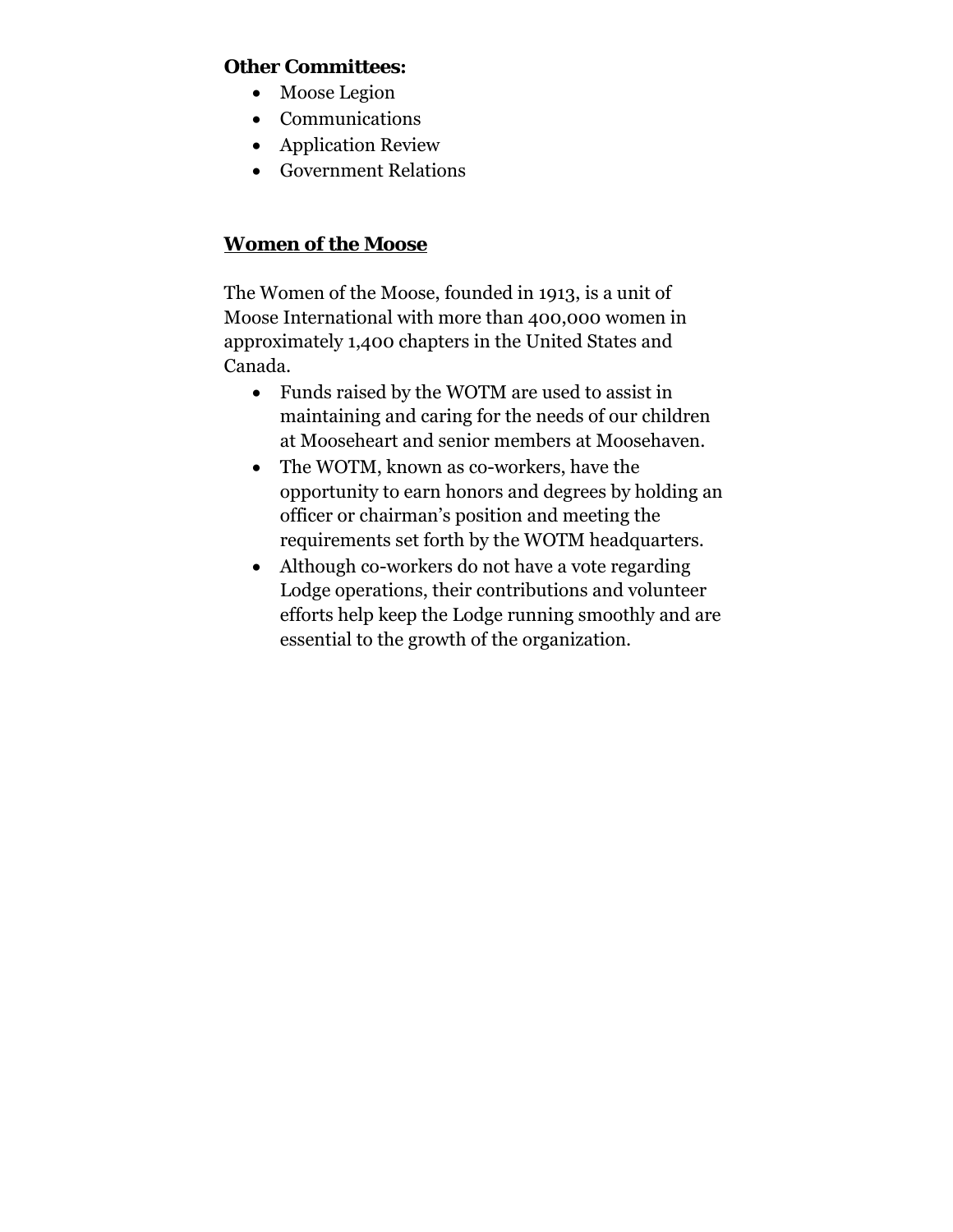#### **Degrees of the Loyal Order of Moose**

The **Moose Legion** is known as the Degree of Service.

- The purpose of this degree is to band together the loyal and devoted Moose members who desire to make further contributions to the humanitarian objectives of our Order while providing fun and entertaining activities for members and their families.
- The official colors of the Moose Legion are red, white and purple with purple being predominant. You will also see Moose Legionnaires sporting maroon blazers and informal vests.

The **Fellowship Degree of Honor** is an honorary degree of the Loyal Order of Moose conferred only upon Moose Legionnaires who are recommended by the Fellows of their Lodge and approved by the Pilgrim Council.

 The official regalia of a Fellow is a French-blue blazer featuring the Fellowship logo, coordinated necktie, white shirt and black trousers.

The **Pilgrim Degree of Merit** is the highest honor that can be bestowed upon a member of the Loyal Order of Moose. This Degree is conferred only in the House of God at Mooseheart and comes as a reward for extraordinary service to the Order.

 The official regalia of a Pilgrim is a gold blazer featuring the Pilgrim logo, coordinated necktie, white shirt and black trousers.

The **Council of Higher Degrees** is made up of members of both the Loyal Order of Moose and the Women of the Moose higher degree holders, with the main responsibility and goal to aid the retention of active dues paying members.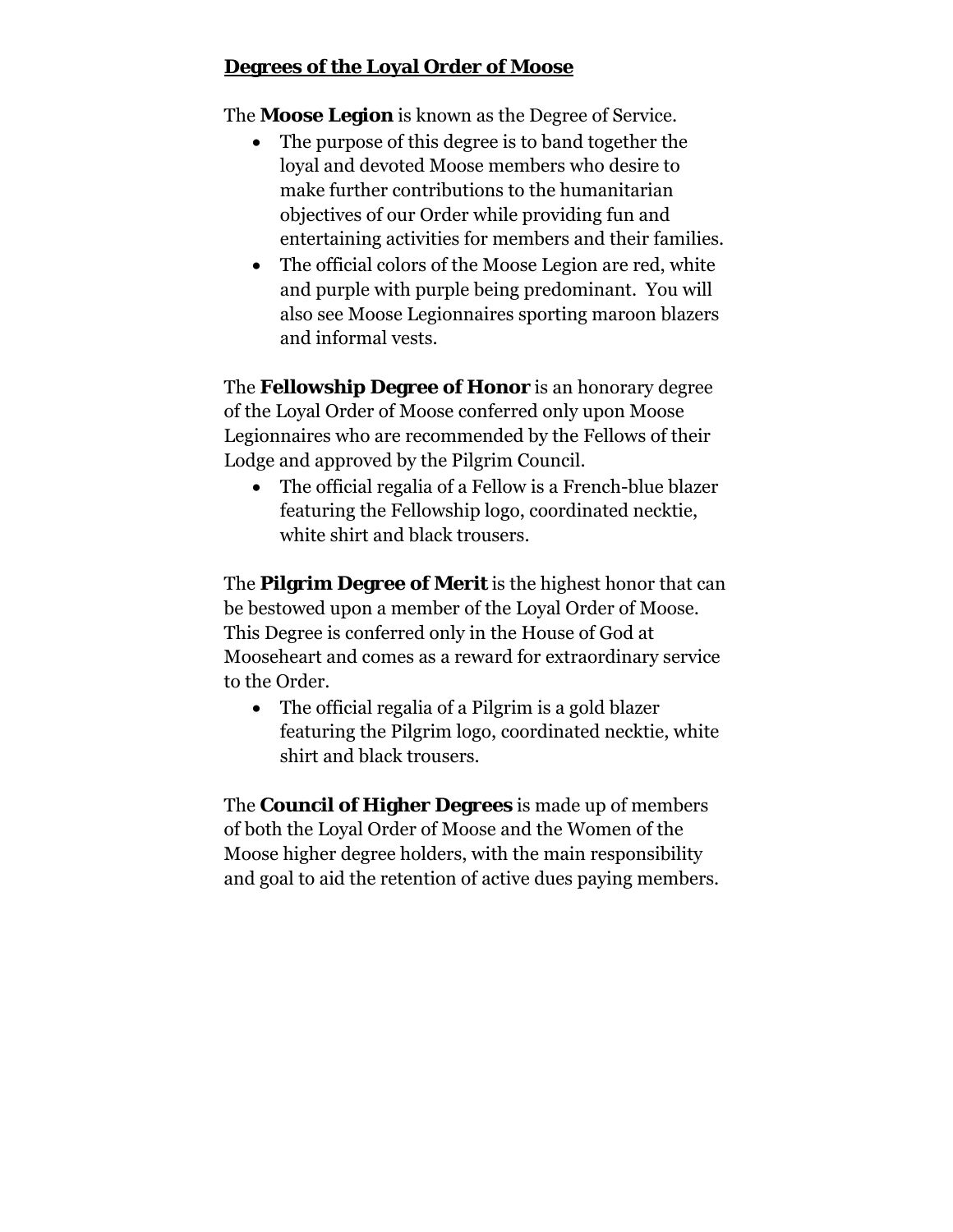#### **Beyond the Lodge**

Each Lodge of the Loyal Order of Moose belongs to a Moose District comprised of several Lodges, which in turn is part of a state or provincial association, and finally, a member of Moose International.

Moose International issues a Charter to each Lodge giving permission to operate as a unit of the Loyal Order of Moose. As such, every member is bound together in fraternal service to each other and the organization, and must abide by The General Laws of the Order.

Those interested in learning more about the General Laws can visit www.mooseintl.org for the latest version.

#### **Moose International and Our Fraternal Obligations**

A video has been produced to introduce you to our international endeavors including helping children in need at Mooseheart; our senior members at Moosehaven; and our communities through our Heart of the Community efforts.

Here is a short video that provides just a little more information. (*Play video here*)

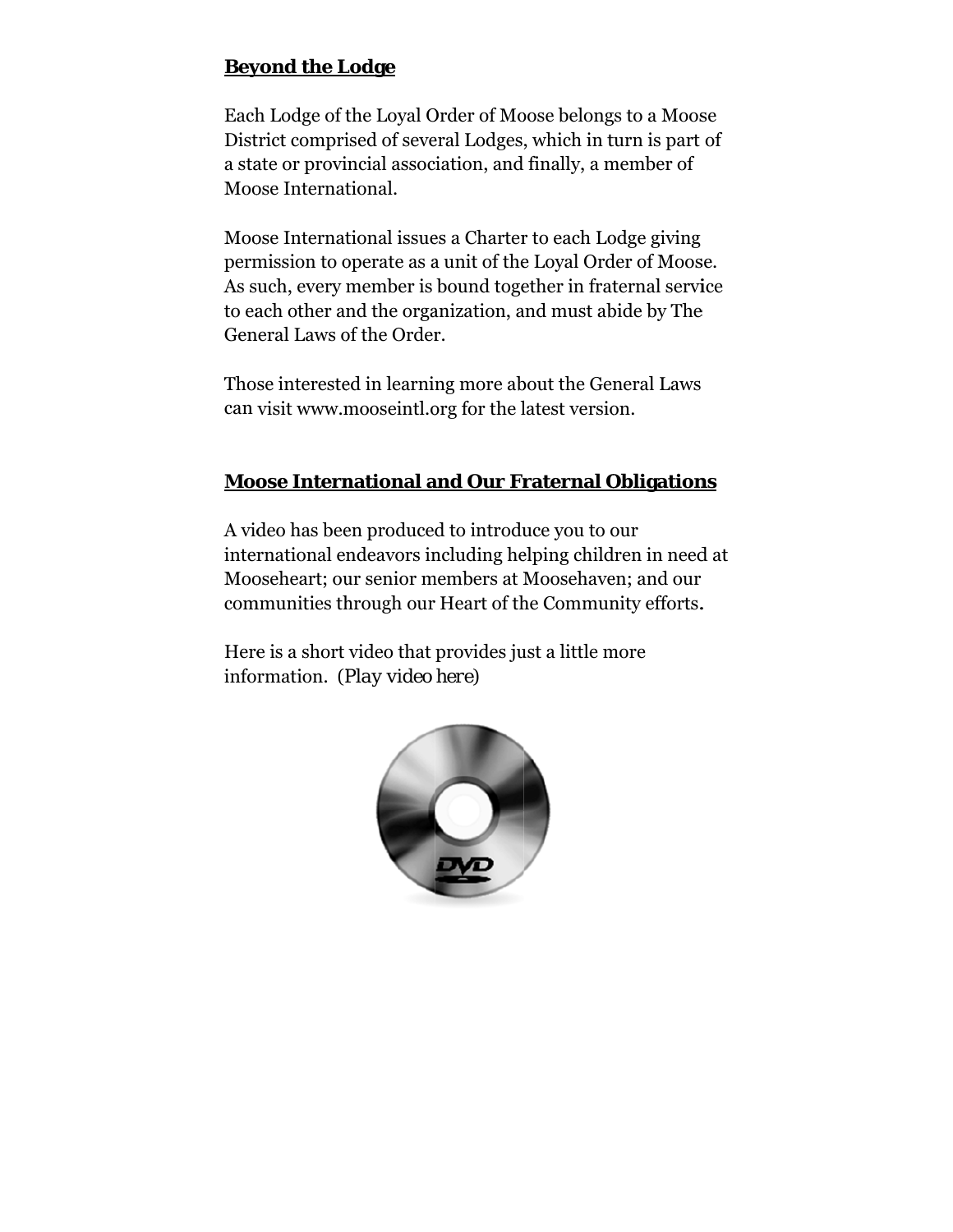# **Information about YOUR Lodge**

We often assume that new members (and our current members) know more than we think. Unfortunately, our new member survey indicates that they are unsure about even the basics, such as how to enter the lodge; rules and regulations within the lodge home; and their rights and responsibilities as members.

# **Lodge Meeting Room vs. Social Quarters**

The **Meeting Room** is used for the private meetings of the Lodge to discuss Moose business and for other activities, as appropriate, including dinners, dances, etc.

 This area may be utilized by members of the Lodge for private social functions.

The General Laws of the Order authorize a Lodge to operate a "**Social Quarters**" for use by members and qualified guests.

- The House Committee (or at times a joint committee) controls and supervises all aspects of the Social Quarters.
- A high standard of conduct is required within the Social Quarters and privileges may be suspended or revoked for violation of decorum (discuss expectations).

# **Lodge Meetings**

Discuss the following points as they apply to YOUR lodge.

- Purpose
- Days and Times
- Who may (should) attend
- Proper conduct and dress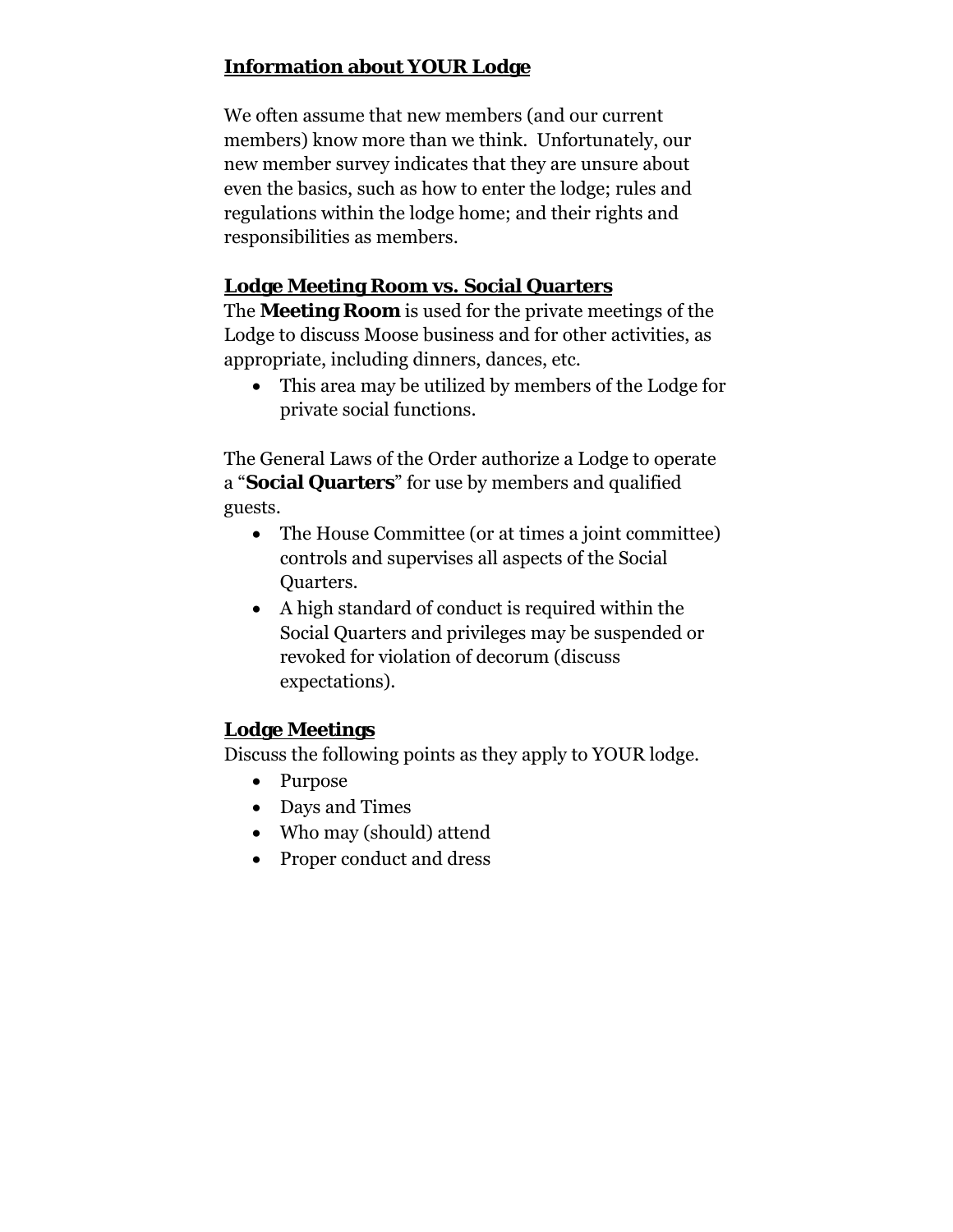# **Lodge Policies**

Discuss the following points as they apply to YOUR lodge.

- Entering the Lodge
- Guests
- Purchases
- Decorum
- Games of chance (if applicable)
- Commitment to grow the Fraternity
- Endowment collections
- 9:00 o'clock Ceremony

#### **Schedules and Events**

Discuss the following points as they apply to YOUR lodge.

- Hours of Operation
- Key events throughout the year
- Dinners, weekly programs, raffles, etc.

#### **Communication Vehicles**

Discuss the following points as they apply to YOUR lodge.

- $\bullet$  Signs in the Lodge
- Newsletter
- Website and Social media (Facebook, Twitter, etc.)
- Email
- Tele-messaging or group texts

#### **How to Become Involved**

Discuss the following points as they apply to YOUR lodge.

- Volunteer work
- Running for and holding a Lodge Office
- Community service
- Committee work
- PR and communications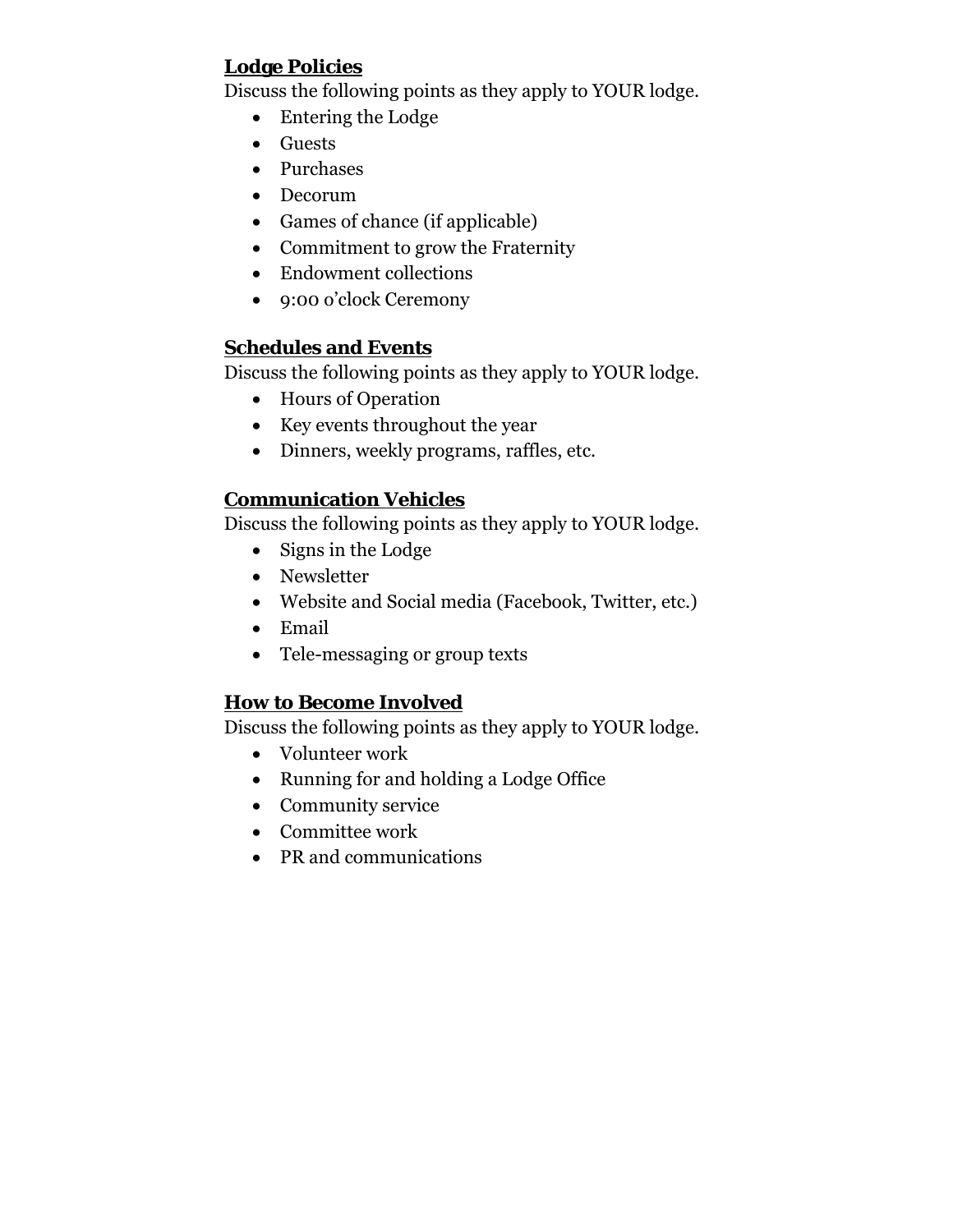#### **Where to go to find out more about the Lodge and the Moose**

- Lodge Officers
- Lodge Administrator
- Your communication vehicles
- Provide a Moose Member Benefits brochure and ask them to visit the website to learn more
- www.mooseintl.org

# **Questions?**

 Make sure you take time to answer any questions new members may have.

# **Takeaways**

Thank each new member for joining (!) and each new member should walk out the door with information in-hand. Our biggest mistake is believing that he/she will retain everything we just told them.

- Information sheet with essential details about your Lodge
- DVD or flash drive with information on it
- Refrigerator magnet or coffee cup with your hours, website address and hotline printed on it.

# **The three main thoughts to remember when onboarding a new member:**

- This is often the first impression a new member will have of your lodge/chapter – make it a positive one.
- Exerched  $\bullet$  Keep it Simple Remember, this is just a guide and you need to tailor your presentation to your audience.
- Your job is not done! Make sure you continue to communicate with your members over the life of their memberships.